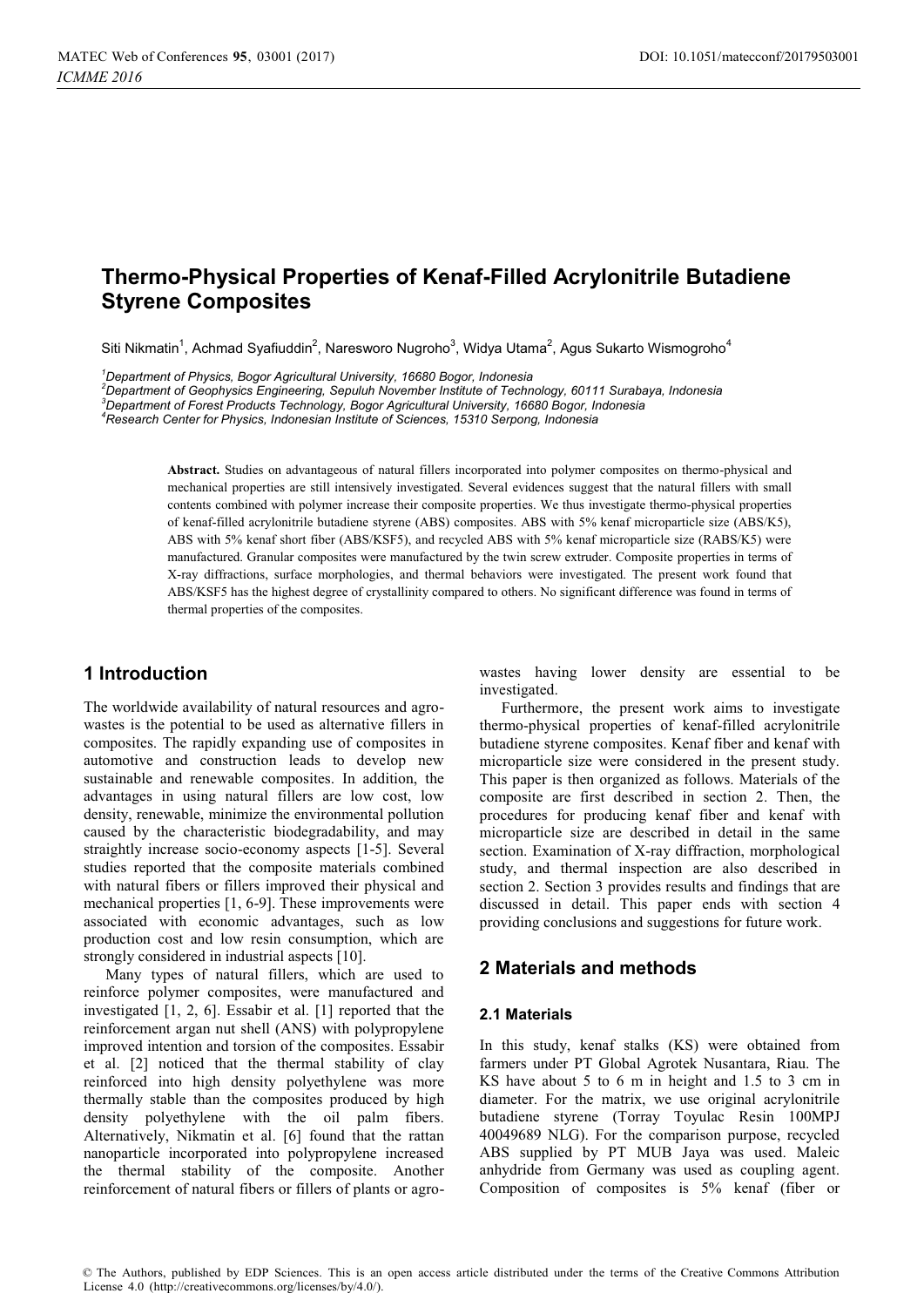microparticle), 92% ABS, and 1% coupling agent for all the composites (see Table 1).

| <b>Designation</b> | <b>Composition</b>              |
|--------------------|---------------------------------|
| ABS/K5             | ABS with 5% kenaf microparticle |
| ABS/KSF5           | ABS with 5% kenaf short fiber   |
| RABS/K5            | Recycled ABS with 5% kenaf      |
|                    | microparticle                   |

**Table 1.** Composition of composites

#### **2.2 Preparation of fillers**

In order to obtain kenaf short fibers (KSF), KS were saturated for 7 days. Furthermore, the KS were dried under the sun to reduce KS water content. This is followed by drying process using oven at temperature of 60 °C until the KS have about 8% in water contents. KSF were fabricated using milling machine. It was performed at 25000 rpm in milling speeds for 2 minutes. In order to obtain KSF that are uniform, obtained KSF from milling machine were then sieved with 20 mesh in sieving size. Kenaf microparticle were produced by milling machine with high energy (FOMEC MDY-1000g) using KSF after sieved. The machine was operated with 28000 rpm in milling speeds for 10 minutes with a voltage of 220 V and a power of 2000 watt.

#### **2.3 Preparation of composites**

Granular composites were fabricated by the twin-screw extruder (Collin model). Extrusion process was used to produce composites from the combinations of kenaf (fiber or microparticle), ABS, and coupling agent. Type of extrusion applied in this study was direct extrusion. The materials were placed on the hoper machine and a force then is given through barrel using screw. The screw consists of feeding section, compression section, and metering section. The extrusion process was operated at temperature of 170 °C.

### **2.4 X-ray diffraction analysis**

X-ray diagram was recorded by Emma 013B model. It was operated at 35 kV and 28 mA. Radiation wavelength that was used in this study is Cu K $\alpha$  = 1.540 Å in the range = 10 to  $80^{\circ}$  with a step of  $0.02^{\circ}$  at a scan rate of  $2^{\circ}$ min-1. Weight of all samples that are used in this study is about 10 g.

### **2.5 Morphological study**

Surface morphology of composites was observed by means of Scanning Electron Microscopy (SEM) using JEOL model (JSM-6510LA). It was operated at an accelerating voltage of 20 kV. In order to prevent electrostatic charging and low image resolution during examinations, sputter coated with gold was applied in this examination.

#### **2.6 Thermal inspection**

Thermal analysis was carried out by means differential scanning calorimeter (DSC) using JADE model, USA. It was operated in temperature ranges of 30 to 450 °C under nitrogen rate of 20 cc min<sup>-1</sup> using scan rate of  $20^{\circ}$  min<sup>-1</sup>. Weight of all the samples that are used in the current study is about 4 mg.

# **3 Results and discussion**

#### **3.1. X-ray diffraction analysis**

X-ray diffraction is one of material examination that is used to identify structure and crystal sizes of materials. Figure 1 shows the X-ray diffraction patterns of ABS with various fillers. Kenaf fiber used in this study has monoclinic structure with  $a = 7.87$ ,  $b = 10.31$ , and  $c =$ 10.31; and  $\alpha = \gamma = 90^{\circ}$  and  $\beta = 122^{\circ}$ . It has the highest peak of  $2\theta = 22.48^\circ$  JCPDS. In addition, ABS has consists of phase of polyacrylonitrile ((C3H3N)n), butadiene (C4H6), and polystyrene ((C8H8)n) with dominant phase is polystyrene. It has structure of cubic crystal with  $a = b = c = 21.95$  and  $\alpha = \beta = \gamma = 90^{\circ}$  with the highest peak of  $2\theta = 21.5^{\circ}$ .



**Figure 1.** X-ray diffractograms of ABS with various fillers.

Biocomposites investigated in the present study consists of monoclinic and cubic structure. ABS/K5 and ABS/KSF5 have two highest peaks of  $2\theta = 16.8$  and  $2\theta$ =25.7. Interestingly, RABS/K5 has the highest peak of *2θ*  $= 16.8$  and  $2\theta = 24$ . Slightly difference in the second peak may be due to by polymer used in RABS/K5 was from recycled ABS. This is an interesting subject research for future investigating in terms of physical, chemical, and mechanical properties of the composites. Another important finding that was found in this study was that ABS/KSF5 has the highest degree of crystallinity compared to others. The present study found that ABS/K5, ABS/KSF5, and RABS/K5 have degree of crystallinity of 57%, 68%, and 65%, respectively.

#### **3.2 Morphological properties**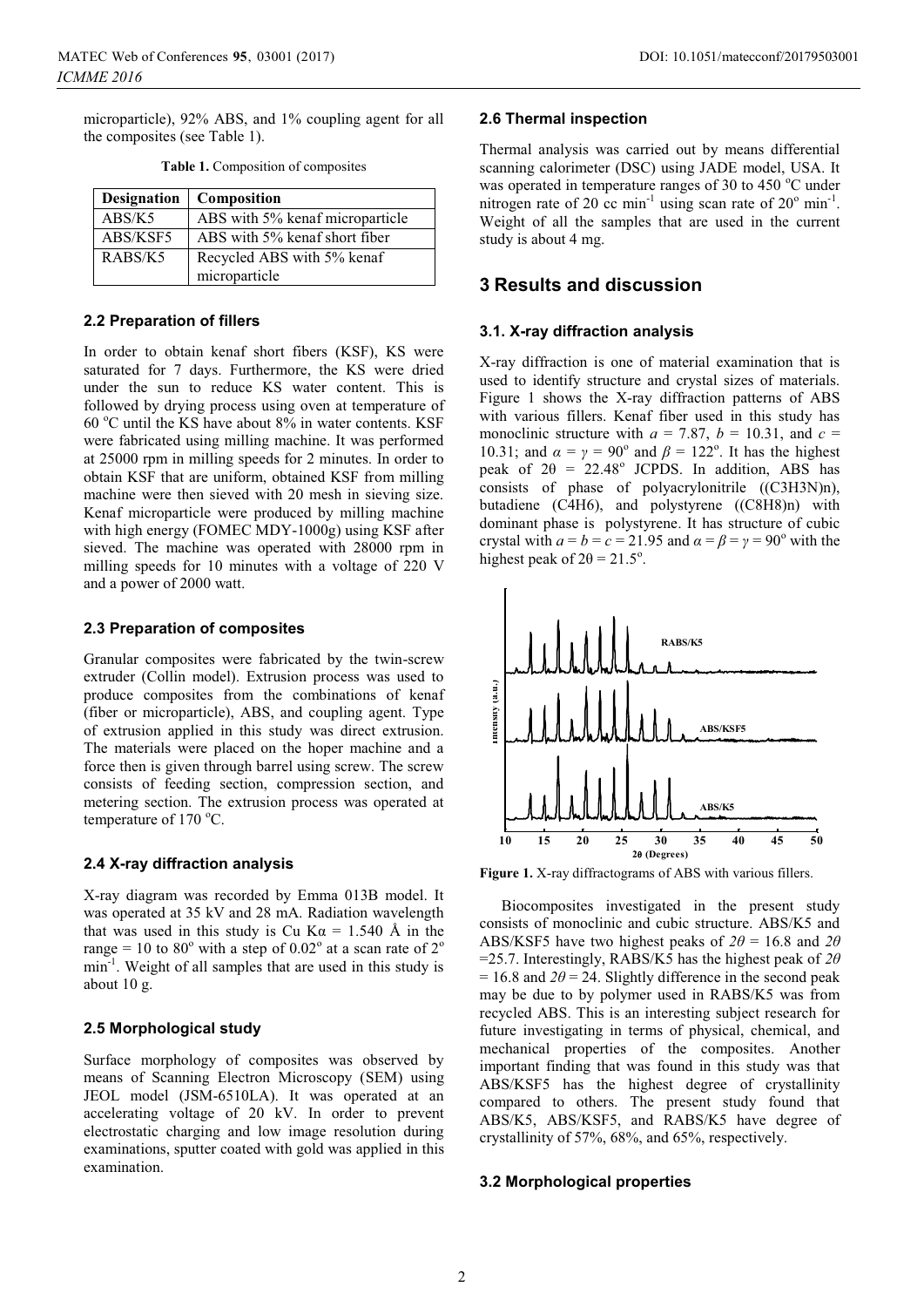Observed morphology in scanning electron microscopy (SEM) is formed by using electrons beam. Surface material used must be conductive in order to the electron can be reflected from the surface material. Figures  $2(a)$  – 2(c) show the surface morphology of ABS/K5, ABS/KSF5, and RABS/K5, respectively. We can see that ABS/KSF5 exhibits better interaction between filler and polymer. It is clear that ABS/KSF5 has the highest degree of crystallinity compared to ABS/K5 and RABS/K5. Otherwise, surface morphology of ABS/K5 and RABS/K5 shown that the distribution of kenaf microparticles concentrated in certain part of the composites. These patterns were known a phenomenon defined as agglomeration [11]. These findings suggest for future manufacturing composites using kenaf microparticle incorporated into ABS polymer have to vary another pressure and temperature in TSE machine. These variables used in this study may be appropriate for kenaf short fiber. As discussed, ABS with kenaf short fiber has the highest degree of crystallinity.



**Figure 2.** Scanning electron microscopy of (a) ABS/K5, (b) ABS/KSF5, and (c) RABS/K5.

# **3.3 Thermal properties**

Figures  $3(a)$  –  $3(c)$  show the thermal behaviors of ABS/K5, ABS/KSF5, and RABS/K5, respectively. This study found that ABS/K5 has the onset temperature (*Tonset*) at 426.45 °C and the end temperature  $(T_{end})$  at 443.08 °C. In addition, ABS/KSF5 has  $\overline{T}_{onset}$  at 427.09 °C and  $T_{end}$  at 443.09 °C and RABS/K5 has  $T_{onset}$  at 428.63 °C and  $T_{enco}$ 442.95 °C. Qiu et al. [12] reported that  $T_{onset}$  of composites increases with the rise cellulose content from 0 to 60%. In this study, no significant difference was found in *Tonset* and *Tend* of all composites.



**Figure 3.** Thermal properties of (a) ABS/K5, (b) ABS/KSF5, and (c) RABS/K5.

# **4 Conclusion**

The present work investigated thermo-physical properties of kenaf-filled acrylonitrile butadiene styrene composites. It was found that ABS/KSF5 has the highest degree of crystallinity compared to RABS/K5 and ABS/K5. These finding were confirmed by the surface morphology of all composites. This study found that the thermal properties